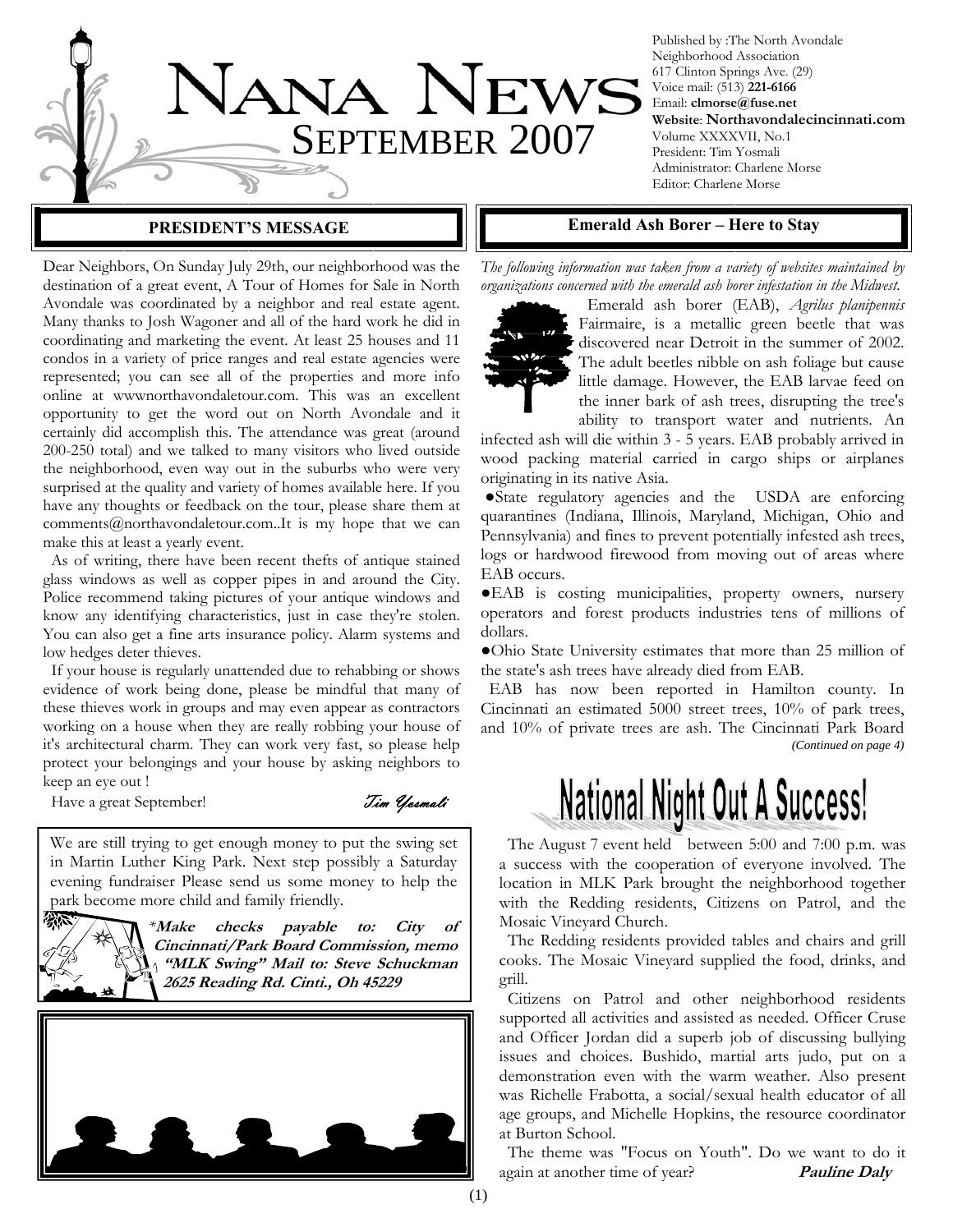

### **NORTH AVONDALE ● 617 Clinton Springs ● 961-1584**

northavondale@cincinnati-oh.gov

#### **Highlights for Youth:**

| After School Day Camp          | Mon. $-Fri. 2:15-6pm$ \$120 per mth |              |
|--------------------------------|-------------------------------------|--------------|
| Bridge Gap                     | Mon.- Fri. $2:15-4:30$ pm           | \$75 per mth |
| Drop In Program                | Mon. – Fri. $3:00 - 4:30$ pm Free   |              |
| Flag Football Practice         | Mon. $3:00 - 5:00$ pm               | Free         |
| Games (12 & under)             | Tue. $4:00 - 6$ pm                  | Free         |
| Games (14 & under)             | Wed 4:00 -6 pm                      | Free         |
| Karate                         | Tues. & Thur. $5pm-6pm$             |              |
| Contact Ms Davis (513)821-1745 |                                     |              |
| Ceramics                       | Tues. $3:30 - 5$ pm                 | \$15         |
| Knitting                       | Mon. & Wed. 3:30 – 5pm              | \$15         |
|                                | .                                   |              |

**Game Room, Art Class and Gym** during drop in hours. Call center for more information.

**Basketball Registration** will begin is mid October contact Coach Tim at 961-1584 after 2 PM.

#### **Highlights for Teens**

Flag Football Practice Mon.  $3:00 - 5:00$  pm Free Games (14 & under) Wed. 4:00 -6 pm Free Game Room/Teen Lounge Mon. – Fri. 6:00 – 8:00 pm Free Open Basketball Mon. Wed. & Fri 6:30 – 8:30 PM Free

#### **Highlights for Adults**

| Fitness Room                                              | Mon. – Fri. 9:30am – 8 pm \$10 per ¼ |      |
|-----------------------------------------------------------|--------------------------------------|------|
| Tai Chi                                                   | Thursday $6:15 - 7:15$ PM Free       |      |
| Sauna                                                     | Mon. $-$ Fri. 9:30 AM $-$ 8 PM Free  |      |
| Yoga                                                      | Mon. & Wed. 6-7 PM                   | Free |
| Work Out Party (Aerobics) \$25 per month or \$5 per class |                                      |      |
| Tues. & Thursday 6:00 -7:30 Sat. 12:00 PM - 1:45 PM       |                                      |      |

#### **Highlights for Seniors (50 and over)**

| Fitness Room              | Mon. – Fri. 9:30am – 8pm \$10 per $\frac{1}{4}$ |      |
|---------------------------|-------------------------------------------------|------|
| Sauna                     | Mon. - Fri. 9:30 AM - 8 PM Free                 |      |
| Yoga                      | Mon. & Wed. 6-7 PM                              | Free |
| Line Dancing              | Mon. & Wed. 10:00 – 11:30 am Free               |      |
| Classic Club              | $1st$ Fri 10 am - 12:30pm                       | Free |
| (Trips may be additional) |                                                 |      |

### **HIRSCH CENTER**

**● 751-3393 ● 3630 Reading Road ●**Hirsch@cincinnati-oh.gov

#### **Highlights for Youth:**

| After School Day Camp  | Mon. – Fri. 2:30 -6pm           | $$20 \text{ per wk}$ |
|------------------------|---------------------------------|----------------------|
| Drop In Program        | Mon. - Fri. 2:30 - 4:30 pm Free |                      |
| Flag Football Practice | Mon. $3:00 - 5:00$ pm           | Free                 |
| Games (12 & under)     | Tue. $4:00 - 6$ pm              | Free                 |
| Games (14 & under)     | Wed 4:00 -6 pm Free             |                      |
|                        |                                 |                      |

**Game Room, Art Class and Gym** during drop in hours. Call center for more information.

**Basketball Registration** will begin is mid October contact the center at 751-3393 after 4 PM.

#### **Highlights for Teens**

| Flag Football Practice                        | Mon. $3:00-5:00$ pm                              | Free |
|-----------------------------------------------|--------------------------------------------------|------|
| Games (12 & under)                            | Tue. 4:00 -6 pm                                  | Free |
| Games (14 & under)                            | Wed 4:00 -6 pm Free                              |      |
| Game Room / Teen Lounge TBA                   |                                                  | Free |
| Open Basketball                               | Mon. - Thur $4:30 - 6:30$ pm Free                |      |
| Highlights for Adults & Seniors (50 and over) |                                                  |      |
| Fitness Room                                  | Mon. – Thur. $10am - 8pm$ \$10 per $\frac{1}{4}$ |      |
|                                               | Fri<br>$10am - 6pm$                              |      |
| Tai Chi                                       | $MWF$ 9am – 10am                                 | Free |
| Yoga                                          | Tues. & Thurs 10am-noon Free                     |      |
|                                               | Sat. noon $-1:45$ pm                             |      |



#### **NORTH AVONDALE MONTESSORI SCHOOL ●363-3900 ● 615 Clinton Springs Ave. ●nams.cps-k12.org**

North Avondale Montessori School has a new Interim Principal Carmen Hull who was the Assistant Principal last year, and the new Assistant Principal is Shelley Stein who was the Assistant Principal at Pleasant Ridge Montessori School for two years. Carmen and Shelley are very excited about being a NAM, and looking forward to a great year with the students, parents and the communtiy at large.

 On Tuesday August 21, the first day of school was celebrated with parents providing balloons and encouraging posters to decorate the front and back entrances of the school, and they passed out bottles of water to students due to the high temperature. The school is also celebrating its' 2006-2007 Report Card rating of being an Effective School. Thank you to the teachers, parents and community volunteers who helped the students to excel in reading and math.

 The NAM LSDMC Planning Committee continued to meet throughout the summer break going over architectural plans for their new school, which is slated to be torn down after the 2007- 08 school year. NAM staff and students will be temporarily housed at the Burton Elementary School site on Glenwood Avenue. The students at Burton will be combining with the students at South Avondale School in their new building for the 2008-09 school year.

 The school can use your help. If you are interested in being a tutor/volunteer at NAM, please contact Jamie Donaldson the Volunteer Coordinator at 363-3900

#### **THE NEW SCHOOL**

**●281-7999 ● 3 Burton Woods Lane ●www.thenewschool.cc** 

This summer, for the fourth year, two students and their teacher, from The New School participated in a Montessori cultural exchange in Japan. The New School students visited the Montessori International School in Yokkai, Japan, run by Cincinnati resident, Miyoko Wordell. Their two week visit included a train trip to Kyoto and a Japanese tea ceremony.

Again this summer The New School Summer Session welcomed new three-year-olds and children up to age seven. The summer culminated with a field trip to Parky's Farm in Winton Woods.



The New School looks forward to hosting a **North Avondale Home Tour** on September 23rd from 2:00 to 5:00 which will include the former Mitchell Mansion which houses The New School. The

Mitchell Mansion was one of the original houses built in North Avondale. Tickets are selling for \$25. Please contact Datha Harrison at 604-4572 to order yours

Girls 14 - 17 interested in travel, community service and exciting events, Cadette/Senior Girl Scout Troop 6788 is accepting applications. Please contact Troop Leader Victoria Evans at 348-8860 or email queenvevans@mindspring.com.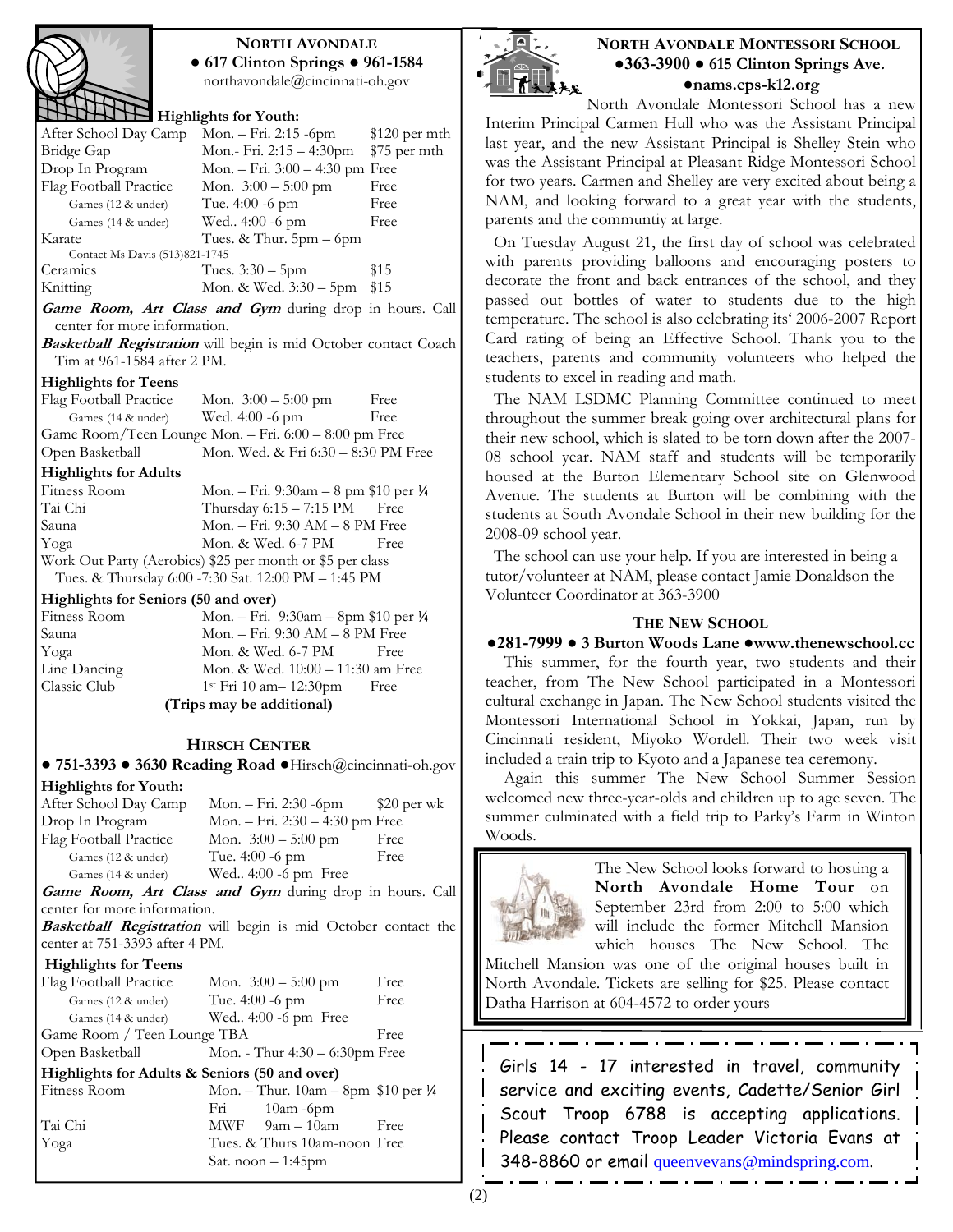#### **NANA NOTATIONS By Gerry Kraus**

**TAX BREAK FOR SENIORS.** Under new Ohio law all senior citizens (age 65) can receive a \$25,000 property tax exemption. Applications are available on the Ohio Department of Taxation's Web site: www.tax.ohio.gov or at Hamilton County Auditor's Office, 138 E. Court St., Room 310. **Deadline to apply is October 1, 2007 for real estate bills in 2008.**

**VOA BUILDS AT 3816 READING ROAD.** Volunteers of America (VOA) began construction of a 5-unit independent living apartment building for the developmentally disabled at the southeast corner of Reading Road/Clinton Springs. City Hearing Examiner imposed restrictions on development including that style be compatible with nearby buildings, that fences and decorative screening from adjacent buildings be provided, no signage, persons under criminal justice system not permitted to live at apartment.

**RENTAL REHAB REQUEST FOR 4087 VICTORY PARKWAY (AT ASMANN AVE.).** This 34 unit apartment building was recently purchased by a California investor. He has requested NANA support for a Rental Rehab Loan from the City to provide housing for low income tenants. NANA has informed the City it is totally opposed to having this market rent apartment converted into low income occupancy because 1) North Avondale is already overly impacted with low income housing and 2) this apartment backs up to and abuts a CMHA public housing project on Ledgewood Drive.

**ADVERTISING BENCHES GO & BILLBOARDS LIMITED.** As part of a program to eliminate unsightly advertising along city streets City Council passed two ordinances on June 6, 2007. One was an ordinance making placement of advertising benches on city streets no longer authorized. Bench owners are to remove their benches or the city will remove and store them at cost to owners. Communities are encouraged to place attractive benches at bus stops for the convenience of bus riders. An ordinance was also passed prohibiting billboards from being placed within 100 feet of a residentially zoned district.

#### **THINGS WE CAN DO RIGHT NOW TO HELP THE PLANET:**

- 1.Properly inflate tires to improve your gas mileage by up to 3%.
- 2.Replace burnt out incandescent bulbs with compact fluorescent bulbs. If everyone in the U.S. replaced just five bulbs, we'd keep one trillion pounds of greenhouse gases out of our air.
- 3.**RECYCLE, RECYCLE, RECYCLE.** If the City's curbside recycling tonnage increased just nine-tenths of one percent (0.9%), it could increase its recycling rebate income from \$26.00 per ton to \$30.00 per ton, not to mention saving landfill space & reducing energy costs by recycling materials.



#### YOUR NEIGHBORS

George H. Greene (Clinton Springs) won "Best of Show" for his pound cake in the Baked Cakes Category at the 152nd Hamilton County Fair. During Previous fairs he has received ribbons for "yeast" rolls and cookine. This is the second "Best of Show" recognition won by Mr. Greene. At the 2001 Hamilton County Fair his wall hanging titled "Greater Cincinnati Pigs 200" earned the same honor. He is a retired Cincinnati Public Schools Counselor, with 32 years of service, and is presently a free lance photographer.

#### **NORTH AVONDALE BUSINESS ASSOCIATION \$10,000 PROPOSAL APPROVED By Marvin Kraus**

 The North Avondale Business Association (NABA) proposal for \$10,000 to be spent before 7/31/07 was approved by Cincinnati Neighborhood Business Districts United (CNBDU) on 6/8/07. The money has to be spent to benefit the North Avondale Reading Road Business District, Reading Road from Dana to Asmann. You will see the results soon. Here is how it was spent:

- \$1698 for a portable battery operated watering system to water the planters you now see along Reading Road
- \$1364.61 for maintenance of the automatic sprinkler systems at Marion Triangle and Seasongood Square Park
- \$1742.93 to reprint brochures promoting North Avondale
- \$3394.46 for 6 cedar colored benches for placement at bus stops where approved by the City. The advertising benches will be removed.
- \$500 for assembling and installing the benches
- \$400 for litter pickup sticks
- \$500 for flowers, mulch, fertilizer, weeding, watering and other- wise taking care of the planter containers
- \$500 for coordinator
- \$100 for CNBDU annual dues

 NABA is eligible for another grant of \$4166 to be spent for the benefit of the business district before 12/31/07. Proposals should be submitted to Marvin Kraus, Treasurer at marvink@tktlaw.com for consideration by NABA.

#### FUN NEAR OUR NEIGHBORHOOD

There's a delightful new coffee shop opened in Norwood, called the **Speckled Bird**. It's on the corner of Mills and Carter (just a couple blocks from the Fun Factory roller rink). Hours: Mon, Tues, Thurs, Fri: 7:30-2:00 and 8 to midnight; Sat. 9 a.m. to midnight; Sunday 9 a.m. to 4 p.m.; Closed Wednesday. www.speckledbirdcafe.com 1766 Mills Avenue.

The Greenwich  $\omega$ Regular Weekly Features $\omega$ [**Tuesdays "Tuesday's Jam"** Jazz jam sessions. Begins at 8:30 PM. Musicians cordially invited to participate. Variable cover. Food provided**.** [**Wednesdays "Lyrical Insurrection"**  Starts at 9 PM!!! Spoken word exhibition features open mic sessions and musical guests. \$5 cover.<sup>2</sup> Sundays "Showdown **on Sunday"** Spoken word exhibition features open mic sessions and musical guests. Hosted by Chicago poet "Quest." Starts at 8 PM!!! \$5 cover. Food included!!!

**2442 Gilbert Avenue, 221-1151 www.the-greenwich.com**